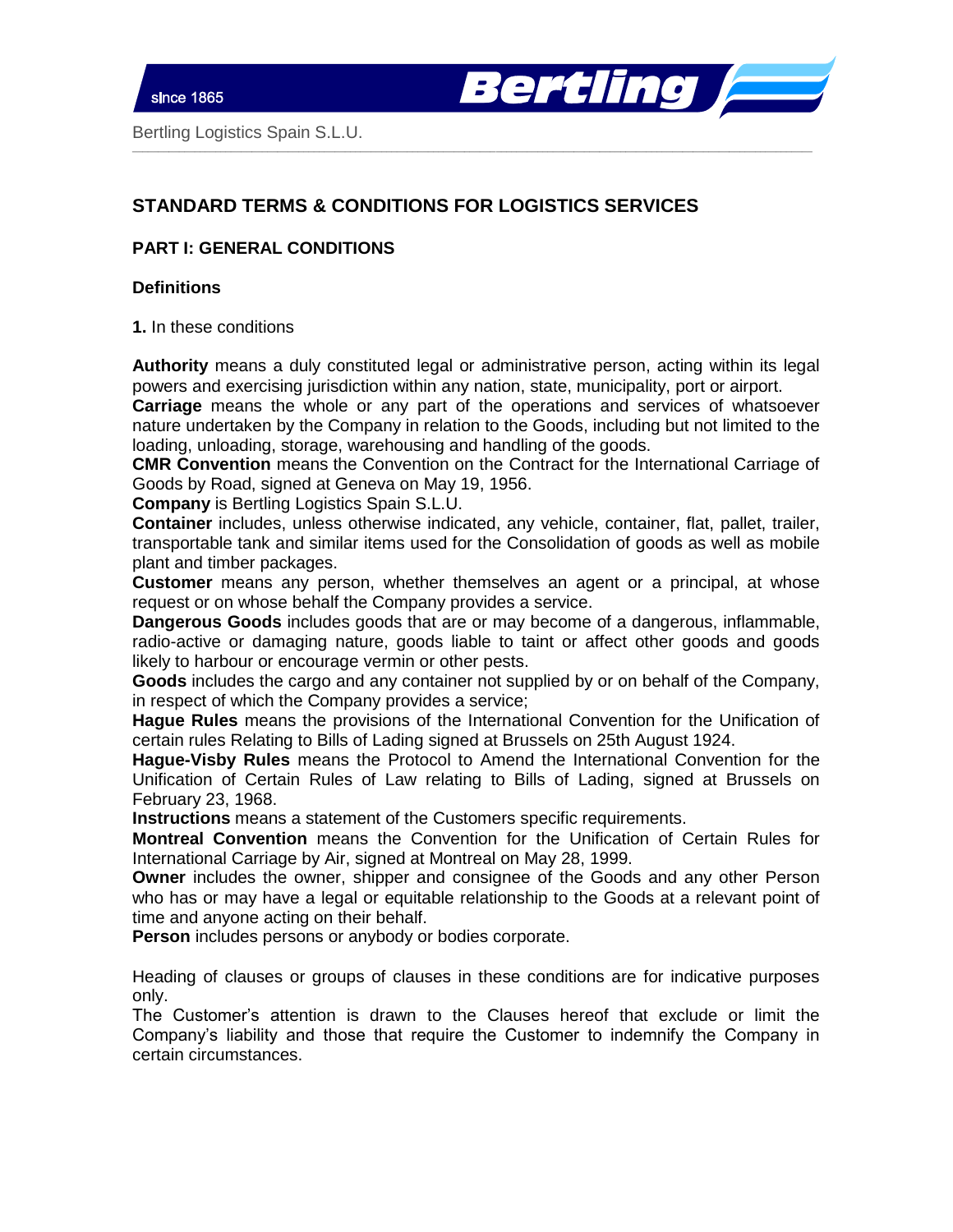

# **Application**

**2.** 

a. Subject to sub-clause (b) below, all services and activities of the Company in the course of business of the Company whether gratuitous or not are subject to these Conditions.

 $\_$  , and the set of the set of the set of the set of the set of the set of the set of the set of the set of the set of the set of the set of the set of the set of the set of the set of the set of the set of the set of th

The provisions of Part I shall apply to all such services and activities.

The provisions of Part II shall only apply to the extent that the Company provides such services and activities as agents.

The provisions of Part III shall only apply to the extent that the Company provides such services and activities as principals.

b. Where a document bearing a title of or including "bill of lading" (whether or not negotiable), or "waybill" is issued by or on behalf of the Company and provides that the Company contracts as carrier, the provisions set out in such document shall be paramount in so far as such provisions are inconsistent with these Conditions.

c. Every variation, cancellation or waiver of these Conditions must be in writing signed by a Director of the Company. Notice is hereby given that no other person has or will be given any authority whatsoever to agree to any variation, cancellation or waiver of these Conditions.

**3.** All services and activities are provided by the Company as agents except in the following circumstances where the Company acts as principal:

a. where the company performs any carriage, handling or storage of Goods but only to the extent that the carriage is performed by the Company itself or its servants and the Goods are in the actual custody and control of the Company, or

b. where prior to the commencement of any carriage, handling or storage of Goods the Customer in writing demands from the Company particulars of the identity, services or charges of persons instructed by the Company to perform part or all of the carriage, the Company shall be deemed to be contracting as a principal in respect of that part of the carriage in respect of which the Company fails to give such particular demanded within 28 days of the Company's receipt of such demand, or

c. to the extent that the Company expressly agrees in writing to act as a principal, or

d. to the extent that the Company is held by a court of law to have acted as a principal.

**4.** Without prejudice to the generality of clause 3,

- a. the charging by the Company of a fixed price for a service or services of whatsoever nature shall not in itself determine or be evidence that the Company is acting as an agent or a principal in respect of such service or services;
- b. the supplying by the Company of their own or leased equipment shall not in itself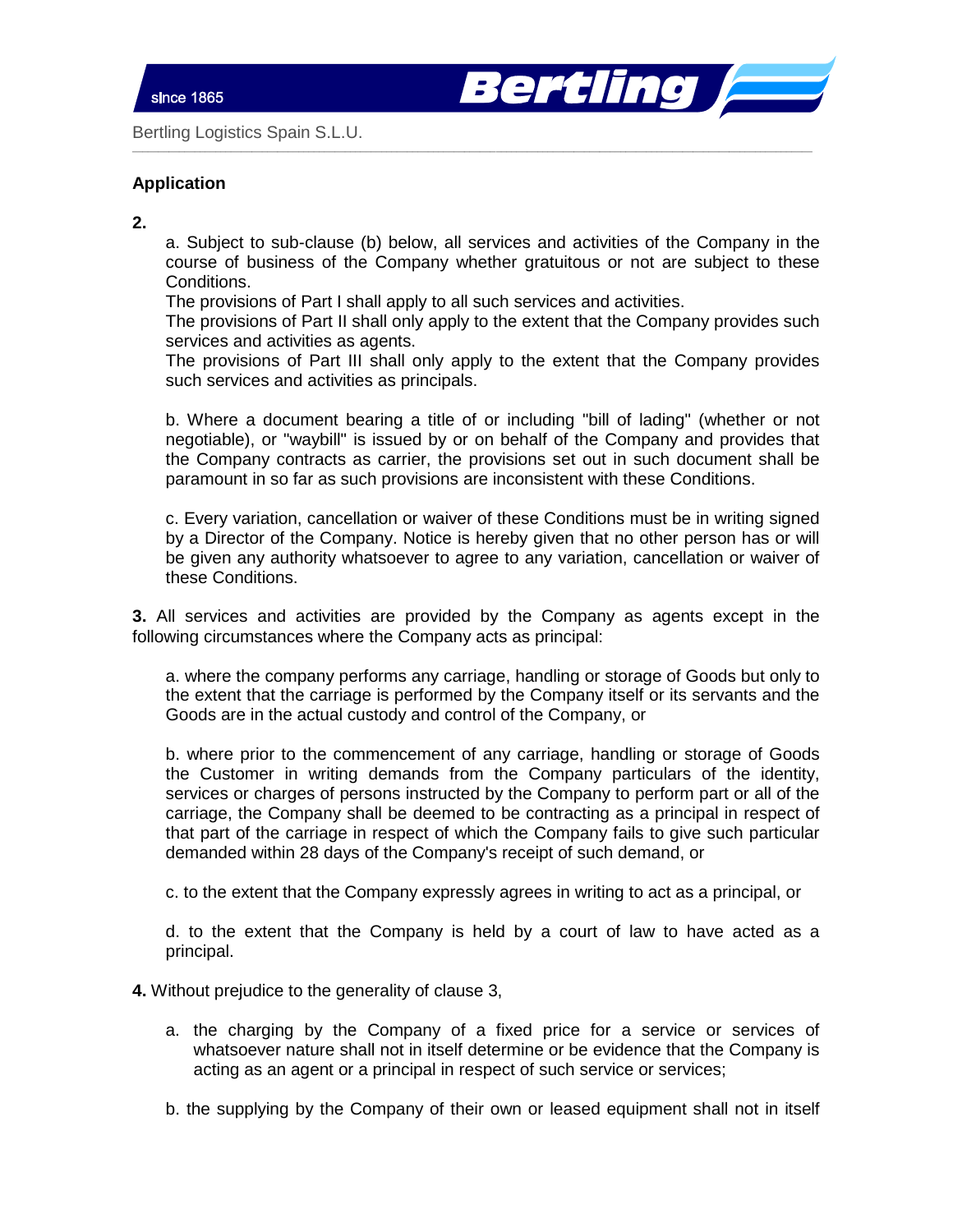

determine or be evidence that the Company is acting as an agent or a principal in respect of any carriage, handling or storage of Goods;

 $\_$  , and the set of the set of the set of the set of the set of the set of the set of the set of the set of the set of the set of the set of the set of the set of the set of the set of the set of the set of the set of th

c. the Company acts as an agent where the Company procures a bill of lading or other document evidencing a contract of carriage between a person, other than the Company, and the Customer or Owner;

d. the Company acts as an agent and never as a principal when providing services in respect of or relating to customs requirements, taxes, licenses, consular documents, certificates of origin, inspection, certificates and other similar services;

e. quotations are given on the basis that immediate acceptance and are subject to the right of withdrawal or revision. If any changes occur in the rates of freight, insurance premiums or other charges applicable to the goods, quotations and charges shall be subject to revision accordingly with or without prior notice but shall be subsequently communicated by the Company.

# **Obligations of Customer**

**5.** The Customer warrants that he is either the Owner or the authorized agent of the Owner of the Goods and that he is authorized to accept and is accepting these Conditions not only for himself but also as agent for and on behalf of the Owner of the Goods.

**6.** The Customer warrants that he has reasonable knowledge of matters affecting the conduct of his business, including but not limited to the terms of sale and purchase of the Goods and all other matters relating thereto.

**7.** The Customer shall give sufficient and executable Instructions.

**8.** The Customer warrants that the description and particulars of the Goods are complete and accurate.

**9.** The Customer warrants that the Goods are properly packed, marked, labelled and stowed in a manner appropriate to any operations or transactions affecting the Goods and the characteristics of the Goods except where the Company has accepted instructions in respect of such services.

# **Special Instructions, Goods and services**

**10.** 

a. Unless otherwise previously agreed in writing, the Customer shall not deliver to the Company or cause the Company to deal with or handle Dangerous Goods.

b. If the Customer is in breach of sub-clause (a) above he shall be liable for all loss or damage whatsoever caused by or to or in connection with the Goods howsoever arising. The Customer shall defend, indemnify and hold harmless the Company against all penalties, claims, damages, costs and expenses whatsoever arising in connection therewith and the goods may without notice be destroyed or otherwise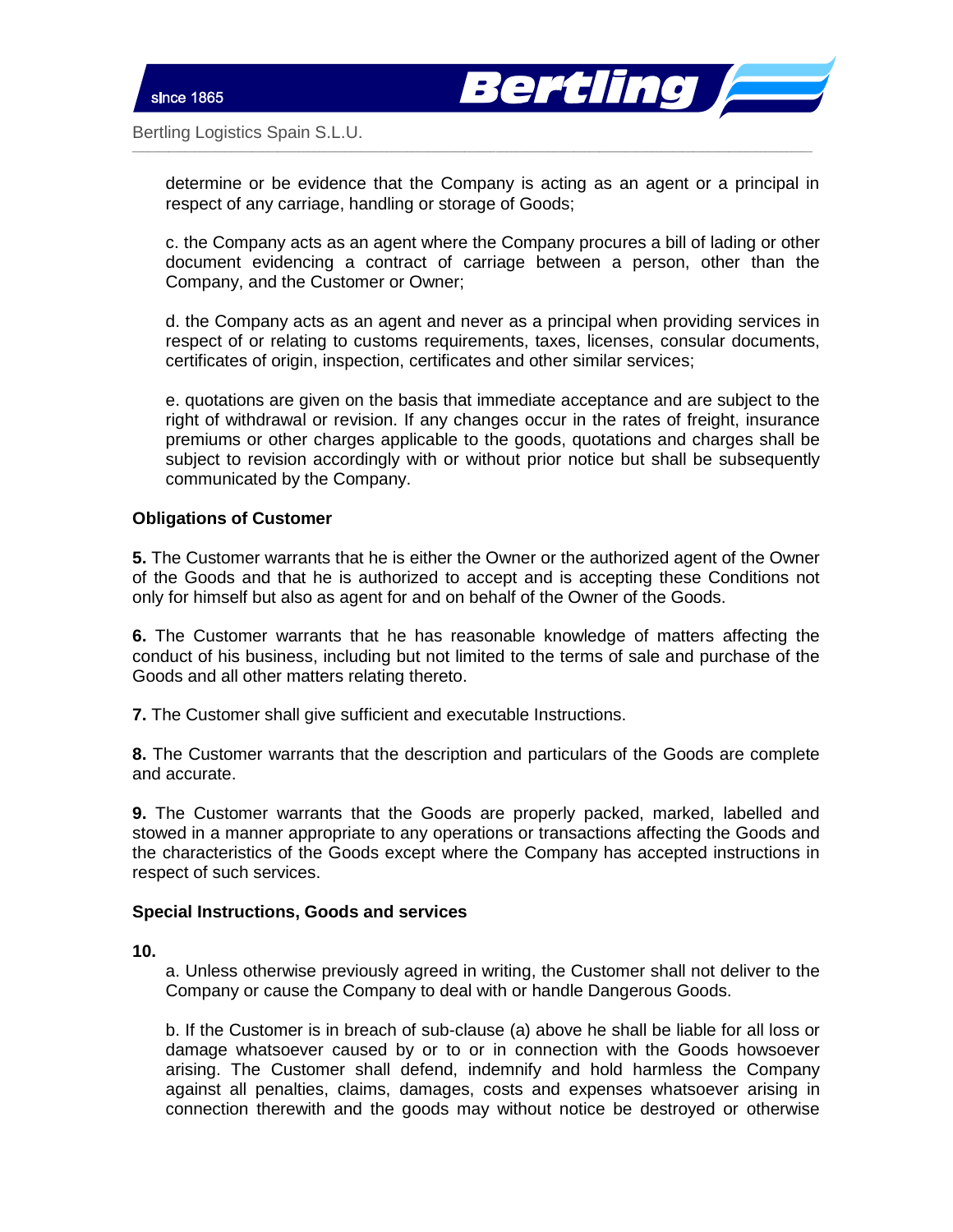ertling *|*=

Bertling Logistics Spain S.L.U.

dealt with at the sole discretion of the Company or any other person in whose custody they may be at the relevant time.

 $\_$  , and the set of the set of the set of the set of the set of the set of the set of the set of the set of the set of the set of the set of the set of the set of the set of the set of the set of the set of the set of th

c. If the Company agrees to accept Dangerous Goods and then, in the opinion of the Company or any other person, they constitute a risk to other goods, property, life or health they may without notice be destroyed or otherwise dealt with at the expense of the Customer or Owner.

**11.** 

a. The Customer undertakes not to tender for transportation any Goods that require temperature control without previously giving written notice of their nature and particular temperature range to be maintained.

b. In the case of a temperature controlled Container stuffed by or on behalf of the Customer by a third party, the Customer further undertakes that; the Container has been properly pre-cooled or preheated as appropriate, and the Goods have been properly stuffed in the container, and its thermostatic controls have been properly set by the Customer or the third party. If the above requirements are not complied with the Company shall not be liable for any loss of or damage to the Goods caused by such non-compliance.

**12.** 

a. No insurance will be effected except upon express instructions given in writing by the Customer. All insurance effected by the Company is subject to the usual exceptions and conditions of the policies of the insurance Company or underwriters taking the risk.

b. The Company is an agent of the Customer in respect of effecting insurance.

c. Unless otherwise agreed in writing, the Company shall not be under any obligation to effect a separate insurance on each consignment but may declare it on any open or general policy.

d. Should the insurers dispute their liability for any reason the insured shall have recourse against the insurers only. The Company shall not have any responsibility or liability whatsoever in relation to the insurance notwithstanding that the premium upon the policy may not be at the same rate as that charged by the Company or paid to the Company by its customers.

**13.** The Company shall not be obliged to make, nor held liable for not making, any declaration for the purposes of any statute, convention or contract as to the nature or value of any Goods, or as to any special interest in delivery unless express written instructions to that effect have been received and accepted by the Company.

**14.** 

a. Unless otherwise previously agreed in writing or otherwise provided for under the provisions of a document signed by the Company, instructions relating to the delivery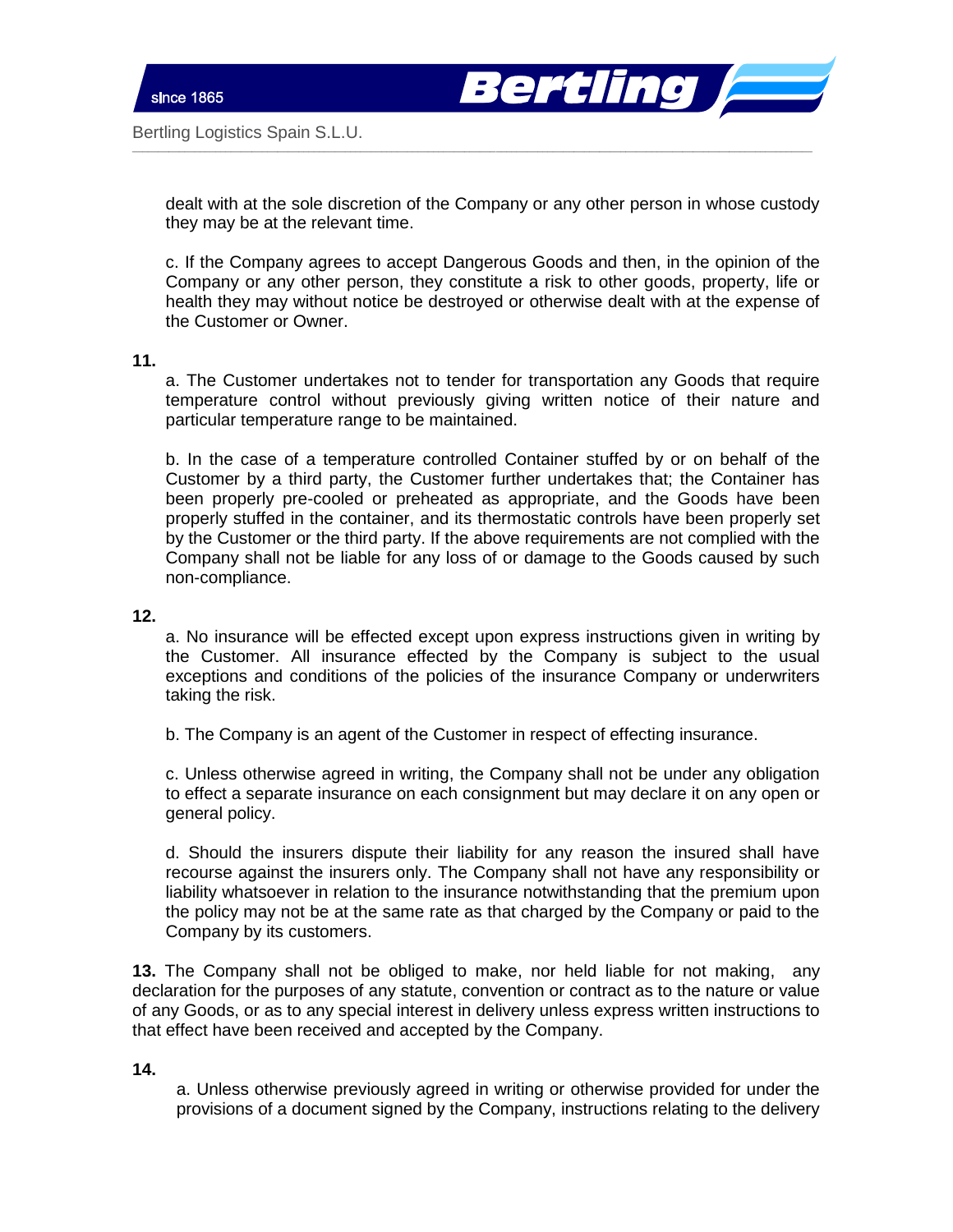

or release of Goods against payment or against surrender of a particular document shall be in writing.

 $\_$  , and the set of the set of the set of the set of the set of the set of the set of the set of the set of the set of the set of the set of the set of the set of the set of the set of the set of the set of the set of th

b. The Company's liability resulting from such instructions relating to the delivery or release of the goods other than in writing shall not exceed that provided for in respect of mis-delivery of Goods.

**15.** Unless otherwise previously agreed in writing that the Goods shall depart or arrive by a particular date, the Company accepts no responsibility for departure or arrival dates of Goods beyond the one it may be required to assume by applicable law.

#### **General Indemnities**

**16.** 

a. The Customer and Owner shall defend, indemnify and hold harmless the Company against all liability, loss, damage, costs and expenses arising:

- from the nature of the goods unless caused by the Company's negligence,
- out of the Company acting in accordance with the Customer's or Owner's instructions, or
- from a breach of warranty or obligation by the Customer or arising from the negligence of the Customer or Owner.

b. Except to the extent caused by the Company's negligence, the Customer and Owner shall be liable for and shall defend, indemnify and hold harmless the Company in respect of all duties, taxes, imposts, levies, deposits and outlays of whatsoever nature levied by an Authority in respect of the Goods, Dangerous Goods and/or Container and for all liabilities, payments, fines, costs, expenses, loss and damage whatsoever incurred or sustained by the Company in connection therewith.

c. Advice and information in whatever form it may be given is provided by the Company for the Customer and/or Owner only and the Customer and/or Owner shall defend, indemnify and hold harmless the Company for all liability, loss, damage, costs and expenses arising out of any other person relying on such advice or information. The Customer shall not pass such advice or information to any third party without the Company's written agreement and the Customer and/or Owner shall indemnify the Company against any loss suffered because of a breach of this condition.

d. The Customer undertakes that no claim be made against any servant, subcontractor or agent of the Company which imposes or attempts to impose upon any of them any liability whatsoever in connection with the Goods, if any such claim should nevertheless be made, to indemnify and hold harmless the Company against all consequences thereof.

Without prejudice to the foregoing, every such servant sub-contractor or agent shall have the benefit of all provisions herein, as if such provisions were expressly for their benefit. In entering into this contract the Company, to the extent of those provisions,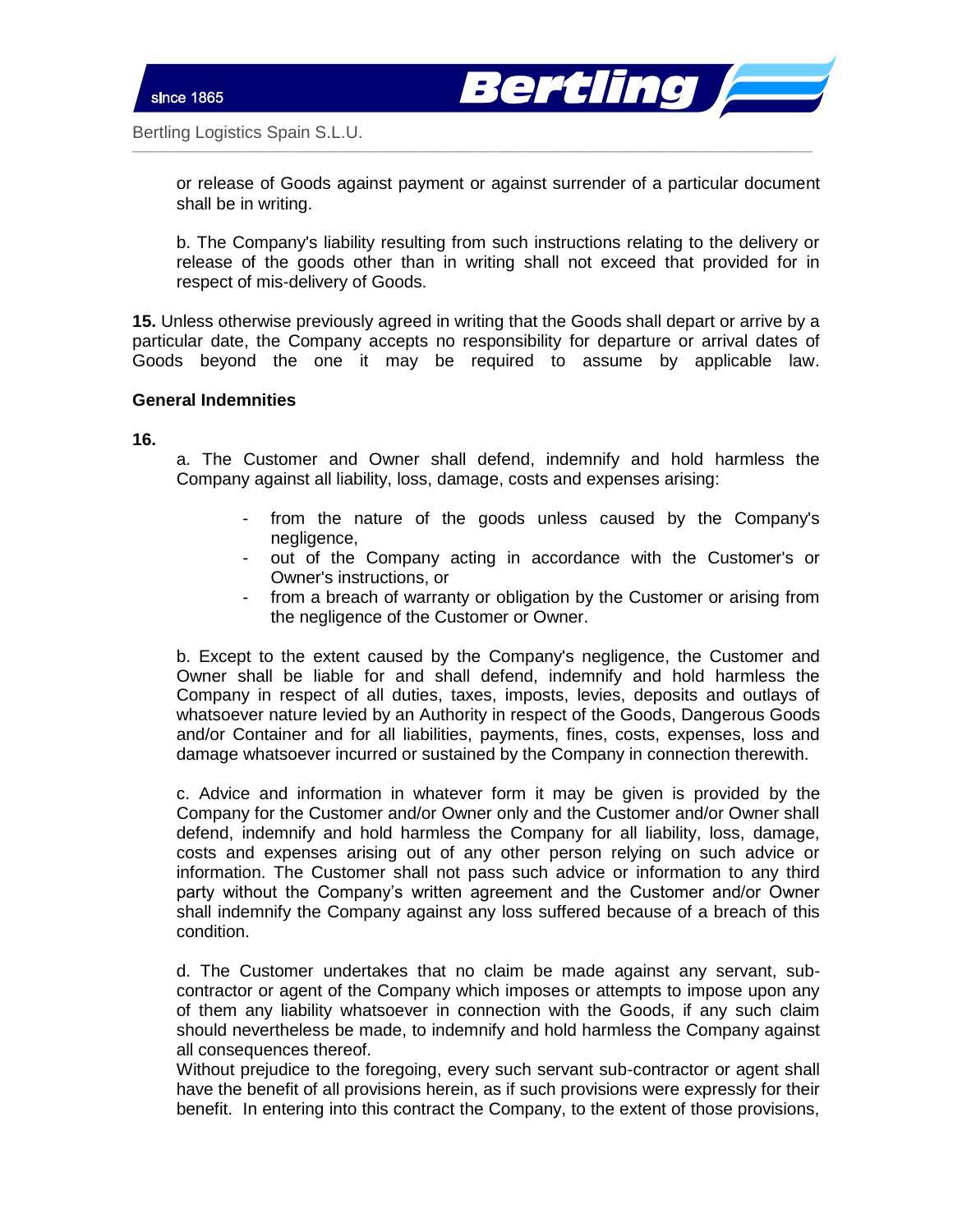



does so not only on his behalf but as agent and trustee for such servants, subcontractors and agents.

 $\_$  , and the set of the set of the set of the set of the set of the set of the set of the set of the set of the set of the set of the set of the set of the set of the set of the set of the set of the set of the set of th

The Customer shall defend, indemnify and hold harmless the Company from and against all claims, costs and demands whatsoever and by whomsoever made or preferred in excess of the liability of the Company under the terms of these Conditions and without prejudice to the generality of this clause this indemnity shall cover all claims, costs and demands arising from or in connection with the negligence of the Company, its servants, sub-contractors and agents.

In this clause, "sub-contractors" includes direct and indirect sub-contractors and their respective servants and agents.

e. The Customer shall be liable for the loss, damage, contamination, soiling, detention or demurrage before, during and after the Carriage of property (including, but not limited to, Containers) of the Company or any person or vessel referred to in (d) above caused by the Customer or Owner or any person acting on behalf of either of them or for which the Customer is otherwise responsible.

#### **Charges, etc**.

#### **17.**

a. The Customer shall pay to the Company in cash or as agreed all sums immediately when due without reduction or deferment on account of any claim, counterclaim or set-off.

b. When the Company is instructed to collect freight, duties, charges or other expenses from any person other than the Customer, the Customer shall be responsible for the same on receipt of evidence of demand and non-payment by such other person when due.

c. On all amounts overdue to the Company, the Company shall be entitled to the maximum interest rate, published by the Banco de España, during the period that such amounts are overdue.

# **Liberties and Rights of Company**

**18.** The Company shall be entitled, except insofar as has been otherwise agreed in writing, to enter into contracts, on any terms whatsoever, on behalf of itself or the Customer and without notice to the Customer:

a. for the carriage of Goods by any route, means or person,

b. for the carriage of Goods of any description whether containerized or not on or under the deck of any vessel,

c. for the storage, packing, transshipment, loading, unloading or handling of Goods by any person at any place whether on shore or afloat and for any length of time,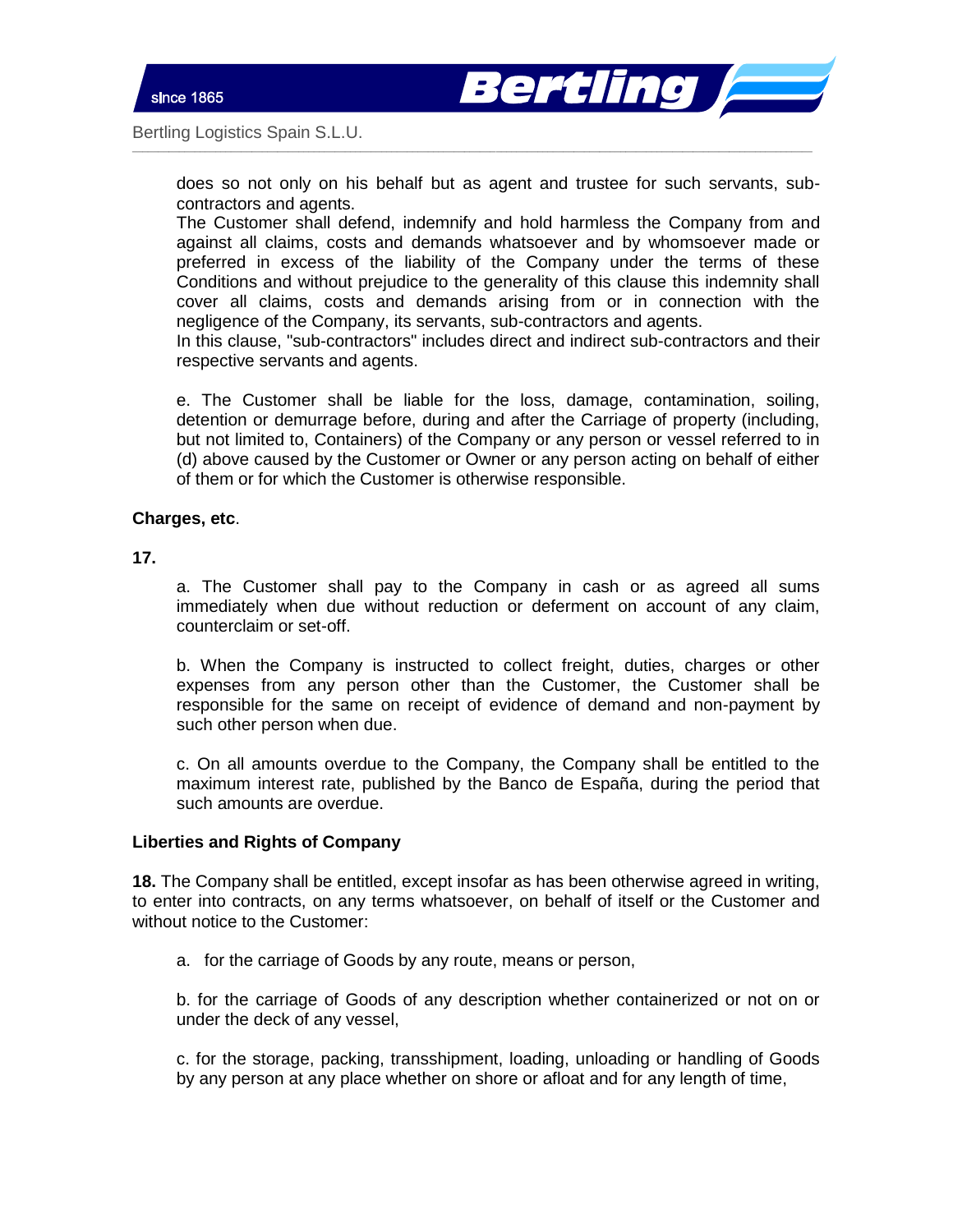



d. for the carriage or storage of Goods in containers or with other goods of whatever nature,

e. for the performance of its own obligations,

and to do such acts as in the opinion of the Company may be necessary or incidental to the performance of the Company's obligations.

 $\_$  , and the set of the set of the set of the set of the set of the set of the set of the set of the set of the set of the set of the set of the set of the set of the set of the set of the set of the set of the set of th

**19.** 

a. The Company shall be entitled but under no obligation, to depart from the Customer's instructions in any respect if in the opinion of the Company there is good reason to do so in the Customer's interest and it shall not thereby incur any additional liability.

b. The Company may at any time comply with the orders or recommendations given by any Authority. The responsibility of the Company in respect of the Goods shall cease on the delivery or other disposition of the Goods in accordance with such orders or recommendations.

**20.** If at any time the performance of the Company's obligations, in the opinion of the Company or any person whose services the Company makes use of, is or is likely to be affected by any:

- (a) hindrance,
- (b) risk,
- (c) delay,
- (d) difficulty, or
- (e) disadvantage whatsoever

and which cannot be avoided by reasonable endeavors by the Company or such other person, the Company may, on giving notice in writing to the Customer or Owner or without notice where it is not reasonably possible to give such notice, treat the performance of its obligations as terminated and place the Goods or any part of them at the Customer or Owner's disposal at any place which the Company may deem safe and convenient, whereupon the responsibility of the Company in respect of the Goods shall cease. The Customer shall be responsible for any additional costs of carriage to, and delivery and storage at, such place and all other expenses incurred by the Company.

**21.** If the Customer or Owner does not take delivery of the Goods or any part thereof at the time and place when and where the Company, or any person whose services the Company makes use of, is entitled to call upon the Customer or Owner to take delivery thereof, the Company or such other person shall be entitled, without further notice, to store the Goods or any part of the Goods in the open or under cover at the sole risk and expense of the Customer. Such storage shall constitute delivery of the Goods and the liability of the Company shall wholly cease.

**22.** Notwithstanding clauses 20 and 21, the Company shall be entitled, but under no obligation, at the expense of the Customer payable on demand and without any liability to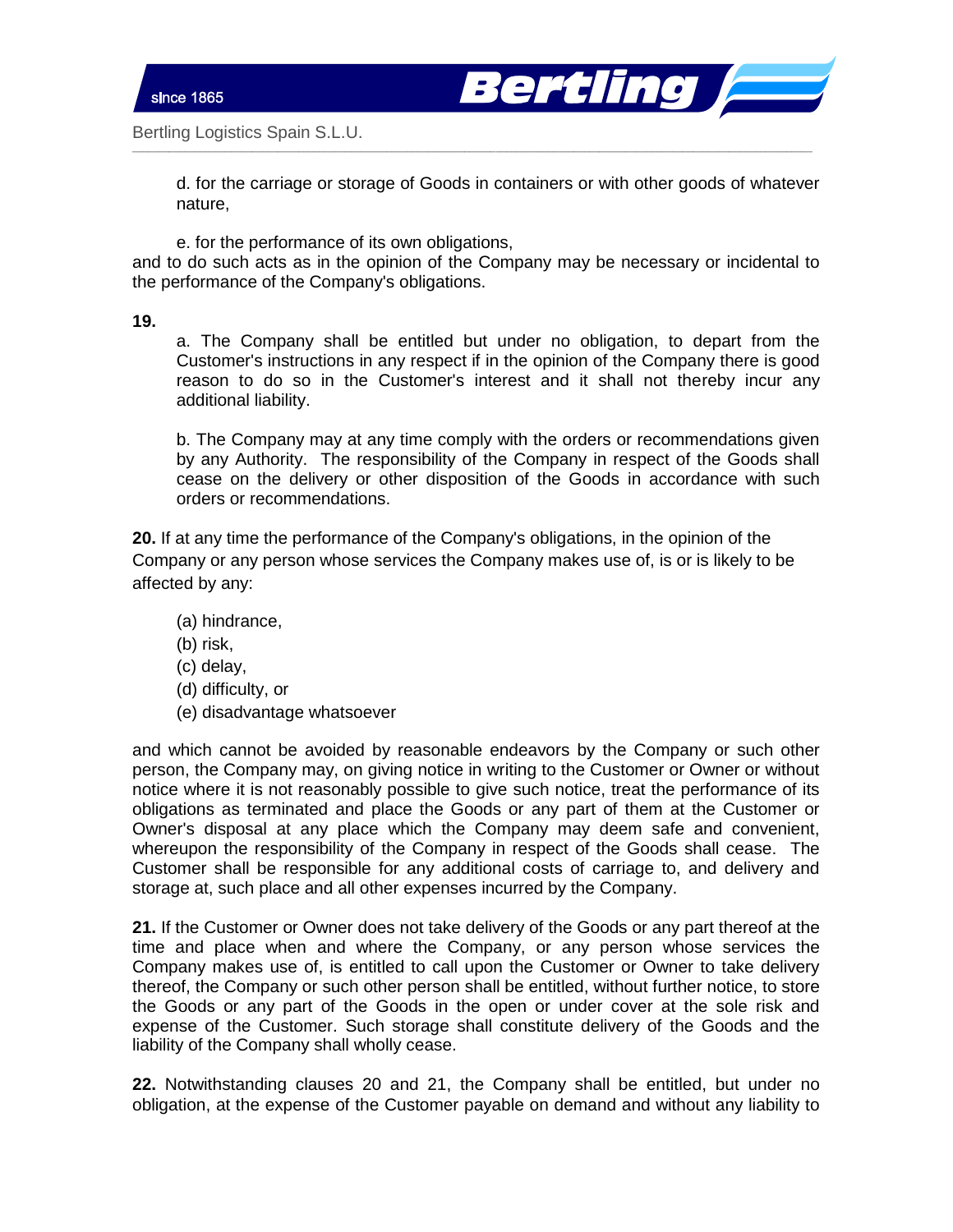



the Customer and Owner, to sell or dispose of:

a. on giving 21 days' notice in writing to the Customer all Goods which in the opinion of the Company cannot be delivered as instructed, and

 $\_$  , and the set of the set of the set of the set of the set of the set of the set of the set of the set of the set of the set of the set of the set of the set of the set of the set of the set of the set of the set of th

b. without notice Goods which have perished, deteriorated or altered, or are liable to do so, in a manner which has caused or may be reasonably expected to cause loss or damage to any person or property or to contravene applicable regulations or requirements.

**23.** 

a. The Company shall have a particular and general lien on all Goods and/or documents relating to Goods in its possession for all sums of whatsoever kind and nature due at any time from the Customer or Owner and on giving 28 days' notice in writing to the Customer, shall be entitled to sell or dispose of such Goods and/or documents at the expense of the Customer and without any liability to the Customer and Owner and apply the proceeds in or towards the payment of such sums. Upon accounting to the Customer for any balance remaining after payment of any sum due to the Company and the costs of sale or disposal the company shall be discharged of any liability whatsoever in respect of the Goods and/or documents. If on the sale of the Goods the proceeds fail to realize the amount due, the Company shall be entitled to recover the difference from any of the parties included in the terms Customer or Owner.

b. In any event any lien shall:

- (i) survive the delivery of the goods, and
- (ii) extend to cover the cost of recovering any sums due

and for that purpose the Company shall have the right to sell the Goods and documents by public auction or private treaty, without notice to the Customer or Owner and at the Customer's and/or Owner's expense and without any liability towards the Customer or Owner.

**24.** The Company shall be entitled to retain and be paid all brokerages, commissions, allowances and other remunerations customarily retained by or paid to freight forwarder, after the corresponding legal proceedings is concluded.

**25.** The Company shall have the right to enforce against the Owner and the Customer jointly and severally any liability of the Customer under these Conditions or to recover from them any sums to be paid by the Customer, which upon demand have not been paid.

# **Containers**

**26.** 

a. If a Container has been packed or stuffed by or on behalf of the Customer, the Company shall not be liable for loss of or damage to the Goods if: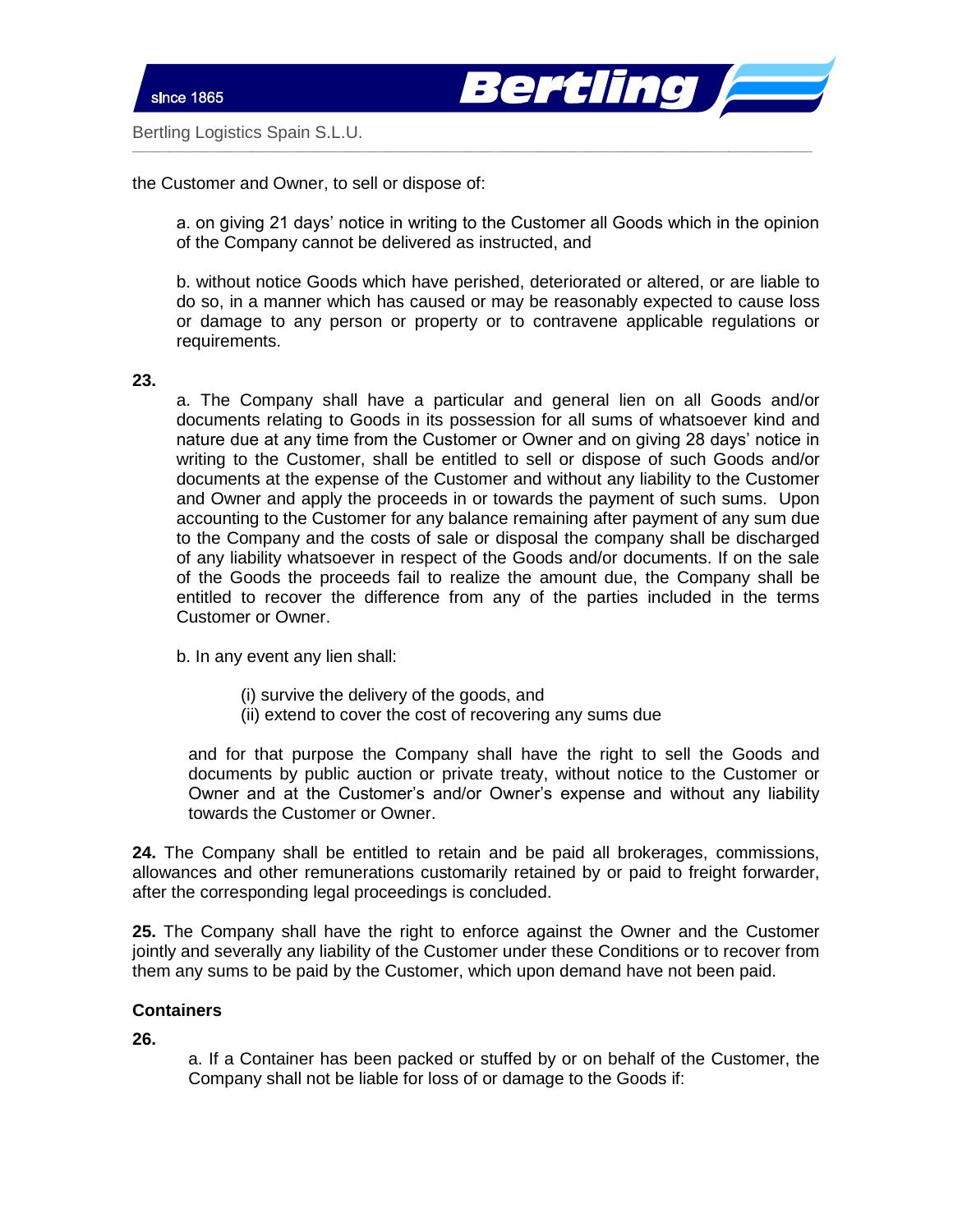

(i) caused by the manner in which the Container has been packed or stuffed,

 $\_$  , and the set of the set of the set of the set of the set of the set of the set of the set of the set of the set of the set of the set of the set of the set of the set of the set of the set of the set of the set of th

- (ii) caused by the unsuitability of the contents for carriage in the Container actually used, unless the Company has approved the suitability.
- (iii) caused by the unsuitability or defective condition of the Container actually used provided that where the Container has been supplied by or on behalf of the Company this paragraph (iii) shall only apply if the unsuitability or defective condition:
	- a) was not caused by negligence on the part of the Company, or

b) would have been apparent upon reasonable inspection by the Customer or Owner or person acting on behalf of either of them at or prior to the time when the Container was packed or stuffed.

(iv) the Container is not sealed at the commencement of the Carriage except where the Company has agreed to seal the Container.

b. The Customer shall defend, indemnify and hold harmless the Company against any claim, liability, loss, damage, costs and expenses arising from one or more of the matters covered in (a) above.

c. Where the Company is instructed to provide a Container, in the absence of a written request to the contrary accepted by the Company, the Company is not obliged to provide a Container of any particular type or quality.

# **General Liability**

# **27.**

a. Except insofar as otherwise provided by these Conditions, the Company shall not be liable for any loss or damage whatsoever arising from:

- (i) the act or omission of the Customer or Owner or any person acting on their behalf,
- (ii) compliance with the instructions given to the Company by the Customer, Owner or any other person entitled to given them,
- (iii) insufficiency of the packing or labelling of the Goods except where such service has been provided by the Company,
- (iv) handling, loading, stowage or unloading of the Goods by the Customer or Owner or any person acting on their behalf,
- (v) inherent vice of the Goods,
- (vi) riots, civil commotions, strikes, lockouts, stoppage or restraint of labor from whatsoever cause,
- (vii) fire, flood or storm, or
- (viii) any cause which the Company could not avoid and the consequences whereof it could not prevent by the exercise of reasonable diligence.

b. Where under sub-clause (a) above the Company is not under any liability for loss or damage caused by one or more of the causes, events or occurrence above, the Company shall only be liable to the extent that the causes, events or occurrences for which it is liable under these Conditions have contributed to the loss or damage.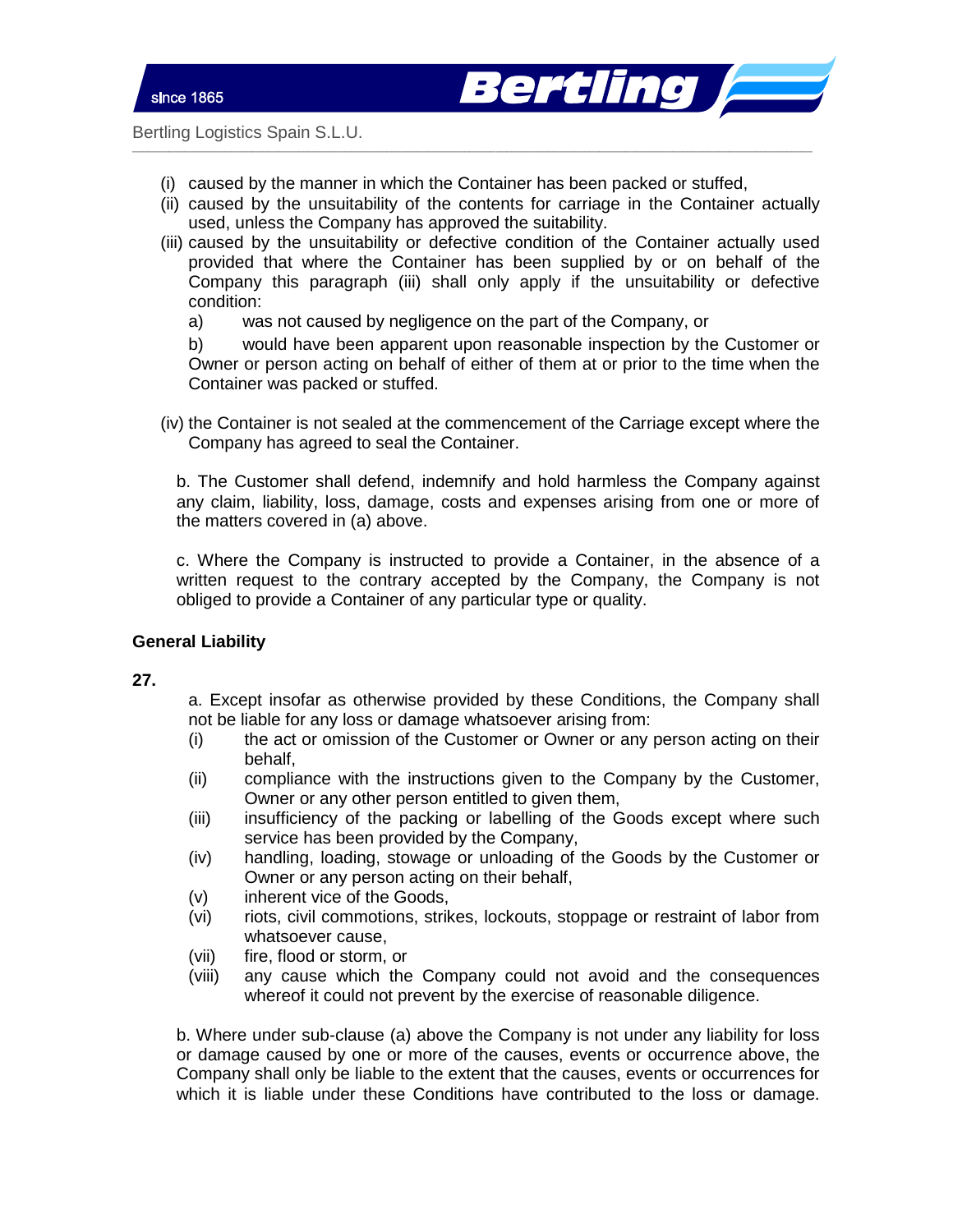

The burden of proof that the loss or damage was due to one or more of the causes, events or occurrences specified in sub-clause (a) above shall rest upon the Company, save that when the Company establishes that in the circumstances of the case, the loss or damage could be attributed to one or more of the causes, events or occurrences specified in (iii) to (vi) of sub-clause (a), it shall be presumed that it was so caused. The Customer shall, however, be entitled to prove that the loss or damage was not in fact caused wholly or partly by one of the causes, events or occurrences listed under sub-clause (a).

 $\_$  , and the set of the set of the set of the set of the set of the set of the set of the set of the set of the set of the set of the set of the set of the set of the set of the set of the set of the set of the set of th

c. The Company shall not be liable for loss or damage to property other than the Goods themselves howsoever caused.

d. Subject to clause 15, the Company shall not be liable for economic loss in any form, such as indirect or consequential loss or damage, loss of profit, delay, deviation, howsoever caused.

# **Amount of Compensation**

**28.** 

- a. Except in so far as otherwise provided by these Conditions, the liability of the Company, howsoever arising, and notwithstanding that the cause of loss or damage may be unexplained, shall not exceed the limits established in the applicable laws:
	- i. for inland transportation within Spain the limitation provided for in Article 57 of the Law 15/2009, a third of the IPREM/day per kilogram of gross weight of damaged or lost Goods;
	- ii. for international land transport the limitation provided in the CMR Convention, the amount of 8,33 Special Drawing Rights per kilogram of gross weight of damaged or lost Goods;
	- iii. for international maritime transport the limitation provided for in the Hague-Visby Rules; the amount of 666,67 Special Drawing Rights per package or unit or 2 Special Drawing Rights per kilogram of gross weight of damaged or lost Goods, whichever is the higher;
	- iv. for domestic inland waterway transport the same liability limits as for international maritime transport mentioned in the previous sub- clause iii) shall apply;
	- v. for air transport the limitation provided for in the Montreal Convention; the amount of 19 Special Drawing Rights per kilogram of gross weight of damaged or lost Goods.
- b. In respect of storage services, Company's liability shall be limited accordance with the provisions of the LOTT (Chapter I of RD 1211/90 applicable to auxiliary and complementary transport activities) to the amount of 4,5 Euros per kilogram of gross weight of damaged or lost Goods.
- c. In respect of claims for delay, where not excluded by the provisions of these Conditions, Company's liability shall be limited to the amount of the Company's freight charges in respect of the Goods delayed.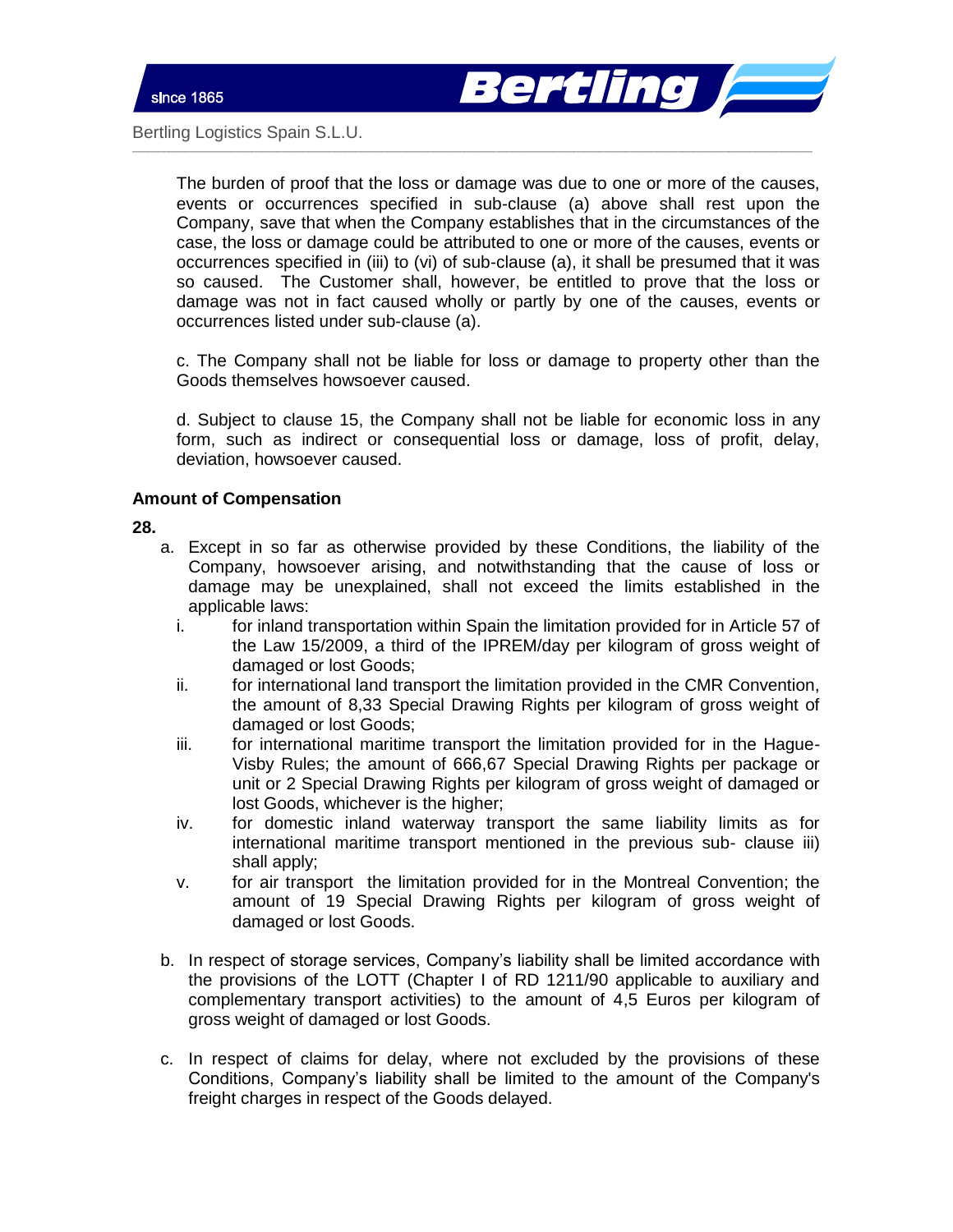



d. In respect of all other claims the liability of the Company shall be limited to whichever is the least of

 $\_$  , and the set of the set of the set of the set of the set of the set of the set of the set of the set of the set of the set of the set of the set of the set of the set of the set of the set of the set of the set of th

(i) the value of \$100.000,- usd, or (ii) 2,- SDR per gross kilogram of, the Goods lost, damaged, misdirected, mis-delivered or in respect of which a claim arises.

e. The aforementioned limitations apply to all claims that are directed against Company, regardless of whether the claim arises in contract or tort or otherwise.

#### **29.**

a. Compensation shall be calculated by reference to the ex-works invoice value of the Goods plus Carriage charges and insurance if paid.

b. If there is no invoice value for the Goods, the compensation shall be calculated by reference to the value of such Goods at the place and time when they are delivered to the Customer or Owner or should have been so delivered. The value of the Goods shall be fixed according to the current market price, or, if there is no commodity exchange price or current market price, by reference to the normal value of goods of the same kind and quality.

**30.** By special agreement in writing and on payment of additional charges, higher compensation may be claimed from the Company not exceeding the value of the Goods or the agreed value, whichever is the lesser.

#### **Notice of Loss, Time Bar**

**31.** The Company shall be discharged of all liability unless:

a.

(i) notice of any claim is received in writing by the Company or its agent within 24 hours (in case of maritime or road claims ) or 10 days (air claims) after the date specified in (b) below, except where the Customer can show that it was impossible to comply with this time limit and that the claim has been made as soon as it was reasonably possible so to do, and

(ii) suit is brought in the proper forum and written notice thereof received by the Company within 1 year for maritime claims and road transportation and two years for air claims after the date specified in (b) below.

b.

(i) In the case of loss or damage to Goods, the date of delivery of the Goods.

(ii) In the case of delay or non-delivery of the Goods, the date that the Goods should have been delivered.

(iii) In any other case, the event giving rise to the claim.

Otherwise any claim shall be deemed to be waived and absolutely barred.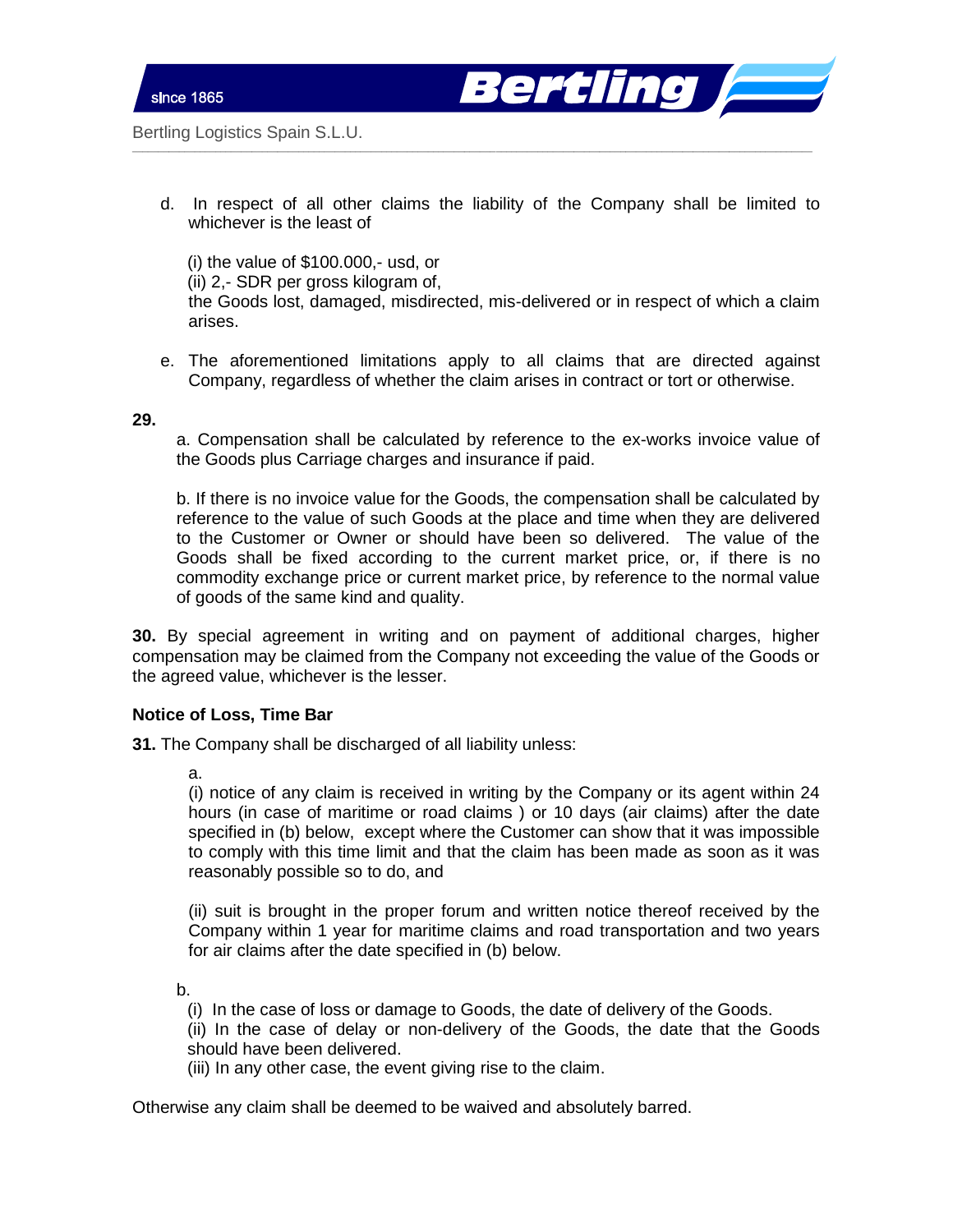

# **General Average**

**32.** The Customer shall defend, indemnify and hold harmless the Company in respect of any claims for General Average contribution that may be made on the Company, irrespective of whether the carriage charges are pre-paid or not. The Customer shall provide such security as may be required by the Company for General Average contributions promptly and in a form acceptable to the Company.

 $\_$  , and the set of the set of the set of the set of the set of the set of the set of the set of the set of the set of the set of the set of the set of the set of the set of the set of the set of the set of the set of th

#### **Miscellaneous**

**33.** Any notice served by post shall be deemed to have to be given on the third day following the day on which it was posted to the address of the recipient of such notice last known to the Company.

**34.** The defenses and limits of liability provided for by these Conditions shall apply in any action against the Company whether such action be founded in contract or tort.

**35.** If any legislation is compulsorily applicable to any business undertaken, these Conditions shall, as regards such business, be read as subject to such legislation and nothing in these Conditions shall be construed as a surrender by the Company of any of its rights or immunities or as an increase of any of its responsibilities or liabilities under such legislation and if any part of these Conditions be repugnant to such legislation to any extent such part shall as regards such business be over-ridden to that extent and no further.

**36.** Headings of clauses or groups of clauses in these Conditions are for indicative purposes only.

**37.** Should any clause, or part of a clause, be found to be void or unenforceable, the remainder of that clause or section of the contract shall remain unaffected.

#### **Jurisdiction and Governing Law**

**38.** These conditions and any act or contract to which they apply shall be governed by Spanish law and any dispute arising out of or in connection with any act or contract to which these Conditions apply shall be resolved through arbitration by the Court of Arbitration of the Official Chamber of Commerce and Industry of Madrid, Spain, according to its arbitration rules in force at the time the request for arbitration is filed .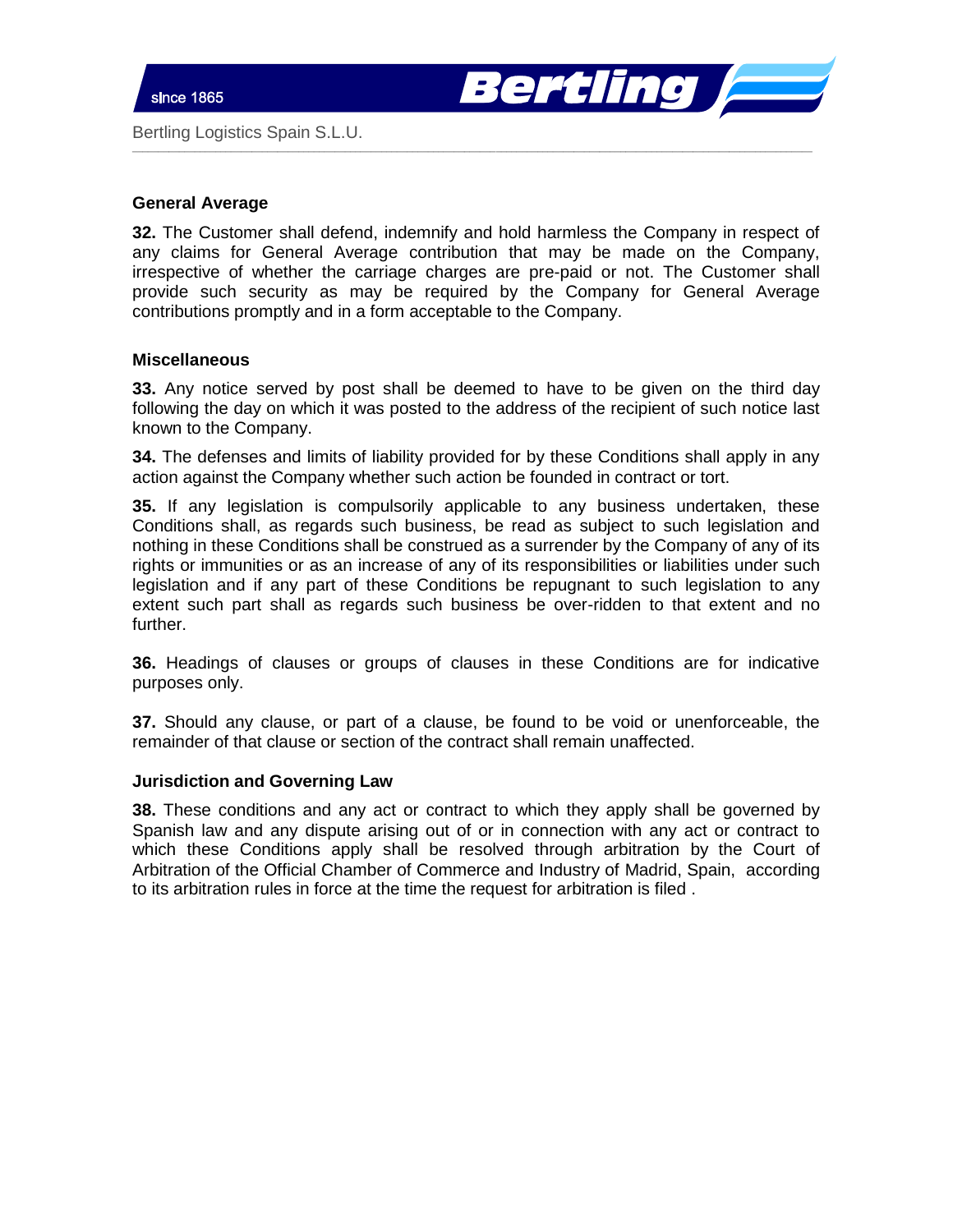

# **PART II: COMPANY AS AGENT**

# **Special Liability and Indemnity Conditions**

### **39.**

a. To the extent that the Company acts as an agent, the Company does not make or purport to make any contract with the Customer for the carriage, storage or handling of the Goods nor for any other physical service in relation to them and acts solely on behalf of the Customer in securing such services by establishing contracts with third parties so that direct contractual relationship are established between the Customer and such third parties.

 $\_$  , and the set of the set of the set of the set of the set of the set of the set of the set of the set of the set of the set of the set of the set of the set of the set of the set of the set of the set of the set of th

b. The Company shall not be liable for the acts and omissions of such third parties referred to in sub-clause (a) above.

#### **40.**

a. The Company when acting as an agent has the authority of the Customer to enter into contracts on the Customer's behalf and to do such acts so as to bind the Customer by such contracts and acts in all respects notwithstanding any departure from the Customer's instructions.

b. Except to the extent caused by the Company's negligence, the Customer shall defend, indemnify and hold harmless the Company in respect of all liability, loss, damage, costs or expenses arising out of any contracts made in the procurement of the Customer's requirements in accordance with clause 38.

# **Choice of Rates**

**41.** Where there is a choice of rates according to the extent or degree of liability assumed by persons carrying, storing, handling the Goods, no declaration of value where optional will be made unless otherwise agreed in writing.

# **PART III: COMPANY AS PRINCIPAL**

# **Special Liability Conditions**

**42.** To the extent that the Company contracts as principal for the performance of the Customer's instructions, the Company undertakes to perform or in its own name to procure the performances of the Customer's instructions and subject to the provisions of these Conditions shall be liable for the loss of or damage to the Goods occurring from the time that the Goods are taken into its charge until the time of delivery.

**43.** Notwithstanding other provisions in these Conditions, if it can be proved where the loss of or damage to the Goods occurred, the Company's liability shall be determined by the provisions contained in any international convention or national law, the provisions of which: